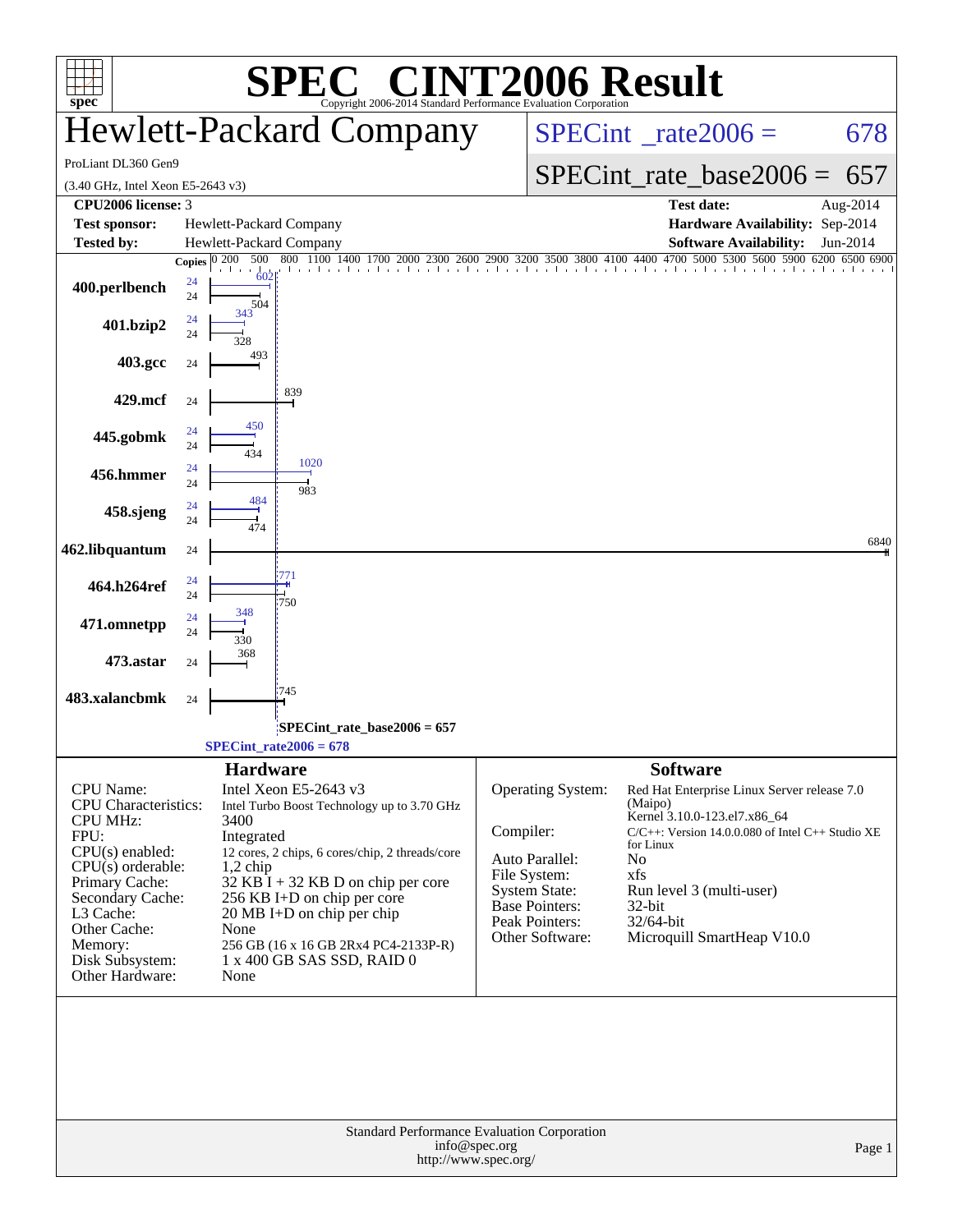

### Hewlett-Packard Company

ProLiant DL360 Gen9

(3.40 GHz, Intel Xeon E5-2643 v3)

**[Test sponsor:](http://www.spec.org/auto/cpu2006/Docs/result-fields.html#Testsponsor)** Hewlett-Packard Company **[Hardware Availability:](http://www.spec.org/auto/cpu2006/Docs/result-fields.html#HardwareAvailability)** Sep-2014

SPECint rate $2006 = 678$ 

#### [SPECint\\_rate\\_base2006 =](http://www.spec.org/auto/cpu2006/Docs/result-fields.html#SPECintratebase2006) 657

**[CPU2006 license:](http://www.spec.org/auto/cpu2006/Docs/result-fields.html#CPU2006license)** 3 **[Test date:](http://www.spec.org/auto/cpu2006/Docs/result-fields.html#Testdate)** Aug-2014 **[Tested by:](http://www.spec.org/auto/cpu2006/Docs/result-fields.html#Testedby)** Hewlett-Packard Company **[Software Availability:](http://www.spec.org/auto/cpu2006/Docs/result-fields.html#SoftwareAvailability)** Jun-2014

#### **[Results Table](http://www.spec.org/auto/cpu2006/Docs/result-fields.html#ResultsTable)**

|                    | <b>Base</b>   |                |            |                                                                                                          |            |                |              | <b>Peak</b>   |                |              |                |                 |                |              |
|--------------------|---------------|----------------|------------|----------------------------------------------------------------------------------------------------------|------------|----------------|--------------|---------------|----------------|--------------|----------------|-----------------|----------------|--------------|
| <b>Benchmark</b>   | <b>Copies</b> | <b>Seconds</b> | Ratio      | <b>Seconds</b>                                                                                           | Ratio      | <b>Seconds</b> | Ratio        | <b>Copies</b> | <b>Seconds</b> | <b>Ratio</b> | <b>Seconds</b> | <b>Ratio</b>    | <b>Seconds</b> | <b>Ratio</b> |
| 400.perlbench      | 24            | 466            | 504        | 470                                                                                                      | 4991       | 465            | 504          | 24            | 389            | 603          | 390            | 60 <sup>°</sup> | 390            | 602          |
| 401.bzip2          | 24            | 706            | 328        | 707                                                                                                      | 328        | 706            | 328          | 24            | 676            | 343          | 675            | 343             | 675            | 343          |
| $403.\mathrm{gcc}$ | 24            | 392            | 493        | 394                                                                                                      | 491        | 392            | 493          | 24            | 392            | 493          | 394            | 491             | 392            | 493          |
| $429$ .mcf         | 24            | 262            | 836        | 261                                                                                                      | 839        | 261            | 839          | 24            | 262            | 836          | 261            | 839             | 261            | 839          |
| $445$ .gobmk       | 24            | 580            | 434        | 579                                                                                                      | 435        | 580            | 434          | 24            | 560            | 450          | 561            | 449             | 559            | 451          |
| 456.hmmer          | 24            | 228            | 983        | 229                                                                                                      | 979        | 225            | 994          | 24            | 220            | 1020         | 221            | 1020            | 221            | 1020         |
| $458$ .sjeng       | 24            | 619            | 469        | 612                                                                                                      | 475        | 612            | 474          | 24            | 595            | 488          | 601            | 483             | 600            | <b>484</b>   |
| 462.libquantum     | 24            | 72.9           | 6820       | 72.7                                                                                                     | 6840       | 72.5           | 6860         | 24            | 72.9           | 6820         | 72.7           | 6840            | 72.5           | 6860         |
| 464.h264ref        | 24            | 708            | 750        | 705                                                                                                      | <b>753</b> | 709            | 750 <b>I</b> | 24            | 667            | 796          | 689            | 771             | 693            | 767          |
| 471.omnetpp        | 24            | 454            | <b>330</b> | 456                                                                                                      | 329        | 452            | 332          | 24            | 432            | 347          | 431            | 348             | 431            | 348          |
| $473$ . astar      | 24            | 458            | <b>368</b> | 454                                                                                                      | 371        | 459            | 367          | 24            | 458            | 368          | 454            | 371             | 459            | 367          |
| 483.xalancbmk      | 24            | 221            | 748        | 222                                                                                                      | 745        | 223            | 744          | 24            | 221            | 748          | 222            | 745             | 223            | 744          |
|                    |               |                |            | Results appear in the order in which they were run. Bold underlined text indicates a median measurement. |            |                |              |               |                |              |                |                 |                |              |

#### **[Submit Notes](http://www.spec.org/auto/cpu2006/Docs/result-fields.html#SubmitNotes)**

 The numactl mechanism was used to bind copies to processors. The config file option 'submit' was used to generate numactl commands to bind each copy to a specific processor. For details, please see the config file.

#### **[Operating System Notes](http://www.spec.org/auto/cpu2006/Docs/result-fields.html#OperatingSystemNotes)**

 Stack size set to unlimited using "ulimit -s unlimited" Transparent Huge Pages enabled with: echo always > /sys/kernel/mm/transparent\_hugepage/enabled Filesystem page cache cleared with: echo 1 > /proc/sys/vm/drop\_caches runspec command invoked through numactl i.e.: numactl --interleave=all runspec <etc>

#### **[Platform Notes](http://www.spec.org/auto/cpu2006/Docs/result-fields.html#PlatformNotes)**

BIOS Configuration: HP Power Profile set to Maximum Performance Thermal Configuration set to Maximum Cooling Collaborative Power Control set to Disabled QPI Snoop Configuration set to Cluster on Die Processor Power and Utlization Monitoring set to Disabled Memory Patrol Scrubbing set to Disabled Memory Refresh Rate set to 1x Refresh

> Standard Performance Evaluation Corporation [info@spec.org](mailto:info@spec.org) <http://www.spec.org/>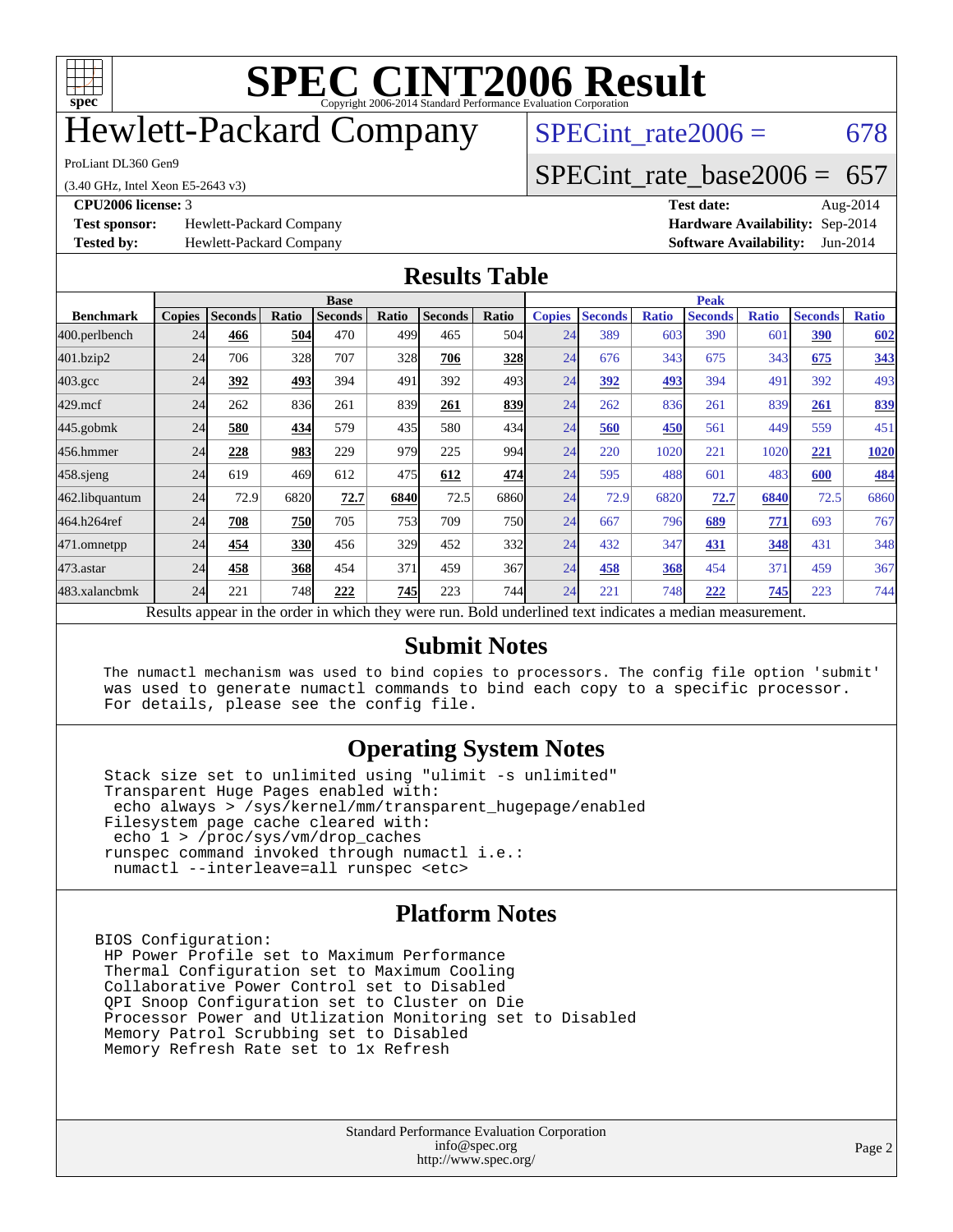

### Hewlett-Packard Company

ProLiant DL360 Gen9

(3.40 GHz, Intel Xeon E5-2643 v3)

**[Test sponsor:](http://www.spec.org/auto/cpu2006/Docs/result-fields.html#Testsponsor)** Hewlett-Packard Company **[Hardware Availability:](http://www.spec.org/auto/cpu2006/Docs/result-fields.html#HardwareAvailability)** Sep-2014 **[Tested by:](http://www.spec.org/auto/cpu2006/Docs/result-fields.html#Testedby)** Hewlett-Packard Company **[Software Availability:](http://www.spec.org/auto/cpu2006/Docs/result-fields.html#SoftwareAvailability)** Jun-2014

SPECint rate $2006 = 678$ 

SPECint rate base  $2006 = 657$ 

**[CPU2006 license:](http://www.spec.org/auto/cpu2006/Docs/result-fields.html#CPU2006license)** 3 **[Test date:](http://www.spec.org/auto/cpu2006/Docs/result-fields.html#Testdate)** Aug-2014

#### **[General Notes](http://www.spec.org/auto/cpu2006/Docs/result-fields.html#GeneralNotes)**

Environment variables set by runspec before the start of the run: LD LIBRARY PATH = "/home/cpu2006/libs/32:/home/cpu2006/libs/64:/home/cpu2006/sh"

 Binaries compiled on a system with 1x Core i7-860 CPU + 8GB memory using RedHat EL 6.4

**[Base Compiler Invocation](http://www.spec.org/auto/cpu2006/Docs/result-fields.html#BaseCompilerInvocation)**

[C benchmarks](http://www.spec.org/auto/cpu2006/Docs/result-fields.html#Cbenchmarks): [icc -m32](http://www.spec.org/cpu2006/results/res2014q3/cpu2006-20140908-31252.flags.html#user_CCbase_intel_icc_5ff4a39e364c98233615fdd38438c6f2)

[C++ benchmarks:](http://www.spec.org/auto/cpu2006/Docs/result-fields.html#CXXbenchmarks) [icpc -m32](http://www.spec.org/cpu2006/results/res2014q3/cpu2006-20140908-31252.flags.html#user_CXXbase_intel_icpc_4e5a5ef1a53fd332b3c49e69c3330699)

#### **[Base Portability Flags](http://www.spec.org/auto/cpu2006/Docs/result-fields.html#BasePortabilityFlags)**

 400.perlbench: [-DSPEC\\_CPU\\_LINUX\\_IA32](http://www.spec.org/cpu2006/results/res2014q3/cpu2006-20140908-31252.flags.html#b400.perlbench_baseCPORTABILITY_DSPEC_CPU_LINUX_IA32) 462.libquantum: [-DSPEC\\_CPU\\_LINUX](http://www.spec.org/cpu2006/results/res2014q3/cpu2006-20140908-31252.flags.html#b462.libquantum_baseCPORTABILITY_DSPEC_CPU_LINUX) 483.xalancbmk: [-DSPEC\\_CPU\\_LINUX](http://www.spec.org/cpu2006/results/res2014q3/cpu2006-20140908-31252.flags.html#b483.xalancbmk_baseCXXPORTABILITY_DSPEC_CPU_LINUX)

#### **[Base Optimization Flags](http://www.spec.org/auto/cpu2006/Docs/result-fields.html#BaseOptimizationFlags)**

[C benchmarks](http://www.spec.org/auto/cpu2006/Docs/result-fields.html#Cbenchmarks):

[-xCORE-AVX2](http://www.spec.org/cpu2006/results/res2014q3/cpu2006-20140908-31252.flags.html#user_CCbase_f-xAVX2_5f5fc0cbe2c9f62c816d3e45806c70d7) [-ipo](http://www.spec.org/cpu2006/results/res2014q3/cpu2006-20140908-31252.flags.html#user_CCbase_f-ipo) [-O3](http://www.spec.org/cpu2006/results/res2014q3/cpu2006-20140908-31252.flags.html#user_CCbase_f-O3) [-no-prec-div](http://www.spec.org/cpu2006/results/res2014q3/cpu2006-20140908-31252.flags.html#user_CCbase_f-no-prec-div) [-opt-prefetch](http://www.spec.org/cpu2006/results/res2014q3/cpu2006-20140908-31252.flags.html#user_CCbase_f-opt-prefetch) [-opt-mem-layout-trans=3](http://www.spec.org/cpu2006/results/res2014q3/cpu2006-20140908-31252.flags.html#user_CCbase_f-opt-mem-layout-trans_a7b82ad4bd7abf52556d4961a2ae94d5)

[C++ benchmarks:](http://www.spec.org/auto/cpu2006/Docs/result-fields.html#CXXbenchmarks)

[-xCORE-AVX2](http://www.spec.org/cpu2006/results/res2014q3/cpu2006-20140908-31252.flags.html#user_CXXbase_f-xAVX2_5f5fc0cbe2c9f62c816d3e45806c70d7) [-ipo](http://www.spec.org/cpu2006/results/res2014q3/cpu2006-20140908-31252.flags.html#user_CXXbase_f-ipo) [-O3](http://www.spec.org/cpu2006/results/res2014q3/cpu2006-20140908-31252.flags.html#user_CXXbase_f-O3) [-no-prec-div](http://www.spec.org/cpu2006/results/res2014q3/cpu2006-20140908-31252.flags.html#user_CXXbase_f-no-prec-div) [-opt-prefetch](http://www.spec.org/cpu2006/results/res2014q3/cpu2006-20140908-31252.flags.html#user_CXXbase_f-opt-prefetch) [-opt-mem-layout-trans=3](http://www.spec.org/cpu2006/results/res2014q3/cpu2006-20140908-31252.flags.html#user_CXXbase_f-opt-mem-layout-trans_a7b82ad4bd7abf52556d4961a2ae94d5) [-Wl,-z,muldefs](http://www.spec.org/cpu2006/results/res2014q3/cpu2006-20140908-31252.flags.html#user_CXXbase_link_force_multiple1_74079c344b956b9658436fd1b6dd3a8a) [-L/sh -lsmartheap](http://www.spec.org/cpu2006/results/res2014q3/cpu2006-20140908-31252.flags.html#user_CXXbase_SmartHeap_32f6c82aa1ed9c52345d30cf6e4a0499)

#### **[Base Other Flags](http://www.spec.org/auto/cpu2006/Docs/result-fields.html#BaseOtherFlags)**

[C benchmarks](http://www.spec.org/auto/cpu2006/Docs/result-fields.html#Cbenchmarks):

403.gcc: [-Dalloca=\\_alloca](http://www.spec.org/cpu2006/results/res2014q3/cpu2006-20140908-31252.flags.html#b403.gcc_baseEXTRA_CFLAGS_Dalloca_be3056838c12de2578596ca5467af7f3)

#### **[Peak Compiler Invocation](http://www.spec.org/auto/cpu2006/Docs/result-fields.html#PeakCompilerInvocation)**

[C benchmarks \(except as noted below\)](http://www.spec.org/auto/cpu2006/Docs/result-fields.html#Cbenchmarksexceptasnotedbelow): [icc -m32](http://www.spec.org/cpu2006/results/res2014q3/cpu2006-20140908-31252.flags.html#user_CCpeak_intel_icc_5ff4a39e364c98233615fdd38438c6f2)

Continued on next page

Standard Performance Evaluation Corporation [info@spec.org](mailto:info@spec.org) <http://www.spec.org/>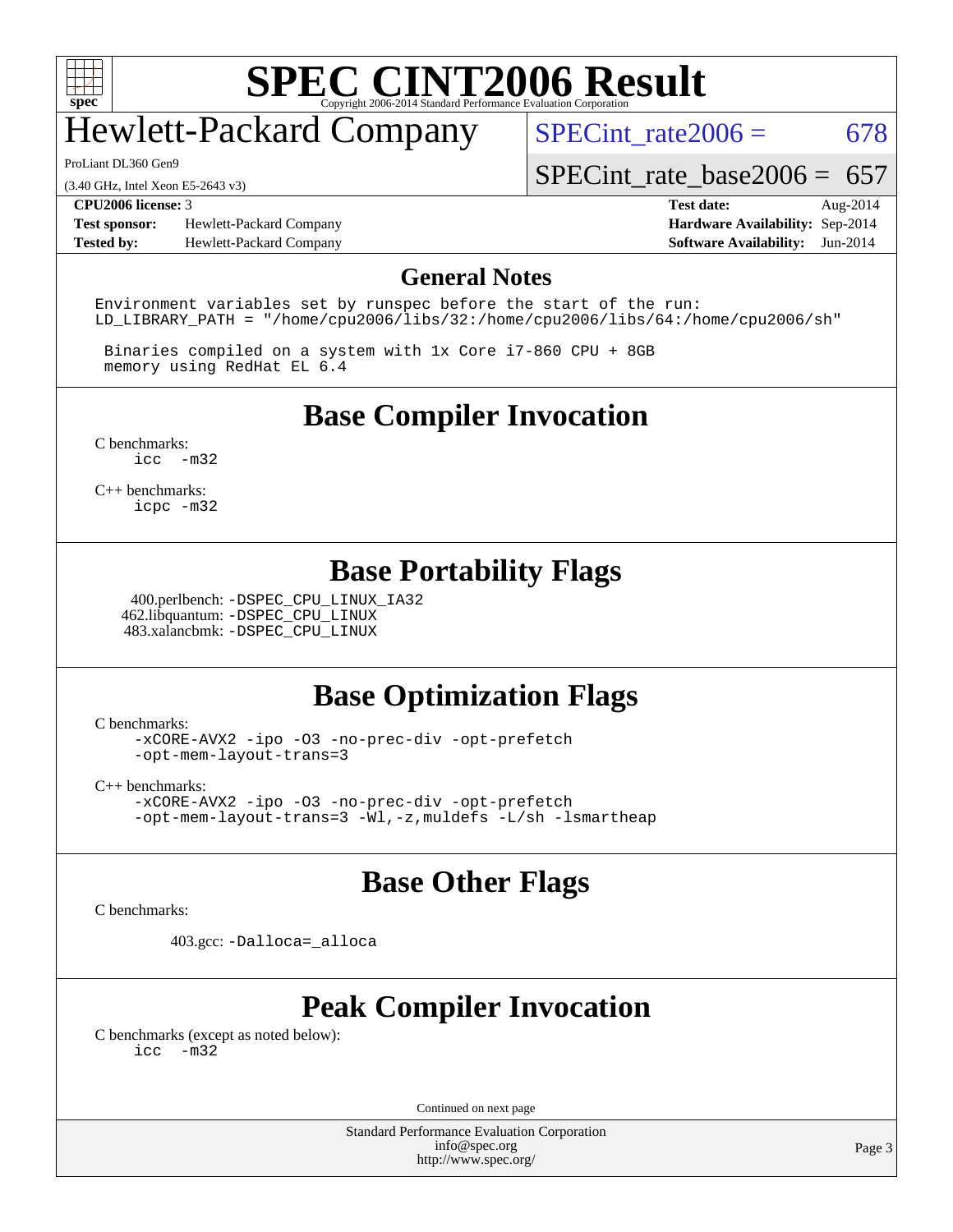

## Hewlett-Packard Company

ProLiant DL360 Gen9

(3.40 GHz, Intel Xeon E5-2643 v3)

**[Test sponsor:](http://www.spec.org/auto/cpu2006/Docs/result-fields.html#Testsponsor)** Hewlett-Packard Company **[Hardware Availability:](http://www.spec.org/auto/cpu2006/Docs/result-fields.html#HardwareAvailability)** Sep-2014 **[Tested by:](http://www.spec.org/auto/cpu2006/Docs/result-fields.html#Testedby)** Hewlett-Packard Company **[Software Availability:](http://www.spec.org/auto/cpu2006/Docs/result-fields.html#SoftwareAvailability)** Jun-2014

 $SPECTnt_rate2006 = 678$ 

[SPECint\\_rate\\_base2006 =](http://www.spec.org/auto/cpu2006/Docs/result-fields.html#SPECintratebase2006)  $657$ 

**[CPU2006 license:](http://www.spec.org/auto/cpu2006/Docs/result-fields.html#CPU2006license)** 3 **[Test date:](http://www.spec.org/auto/cpu2006/Docs/result-fields.html#Testdate)** Aug-2014

### **[Peak Compiler Invocation \(Continued\)](http://www.spec.org/auto/cpu2006/Docs/result-fields.html#PeakCompilerInvocation)**

400.perlbench: [icc -m64](http://www.spec.org/cpu2006/results/res2014q3/cpu2006-20140908-31252.flags.html#user_peakCCLD400_perlbench_intel_icc_64bit_bda6cc9af1fdbb0edc3795bac97ada53)

401.bzip2: [icc -m64](http://www.spec.org/cpu2006/results/res2014q3/cpu2006-20140908-31252.flags.html#user_peakCCLD401_bzip2_intel_icc_64bit_bda6cc9af1fdbb0edc3795bac97ada53)

456.hmmer: [icc -m64](http://www.spec.org/cpu2006/results/res2014q3/cpu2006-20140908-31252.flags.html#user_peakCCLD456_hmmer_intel_icc_64bit_bda6cc9af1fdbb0edc3795bac97ada53)

458.sjeng: [icc -m64](http://www.spec.org/cpu2006/results/res2014q3/cpu2006-20140908-31252.flags.html#user_peakCCLD458_sjeng_intel_icc_64bit_bda6cc9af1fdbb0edc3795bac97ada53)

[C++ benchmarks:](http://www.spec.org/auto/cpu2006/Docs/result-fields.html#CXXbenchmarks) [icpc -m32](http://www.spec.org/cpu2006/results/res2014q3/cpu2006-20140908-31252.flags.html#user_CXXpeak_intel_icpc_4e5a5ef1a53fd332b3c49e69c3330699)

#### **[Peak Portability Flags](http://www.spec.org/auto/cpu2006/Docs/result-fields.html#PeakPortabilityFlags)**

 400.perlbench: [-DSPEC\\_CPU\\_LP64](http://www.spec.org/cpu2006/results/res2014q3/cpu2006-20140908-31252.flags.html#b400.perlbench_peakCPORTABILITY_DSPEC_CPU_LP64) [-DSPEC\\_CPU\\_LINUX\\_X64](http://www.spec.org/cpu2006/results/res2014q3/cpu2006-20140908-31252.flags.html#b400.perlbench_peakCPORTABILITY_DSPEC_CPU_LINUX_X64) 401.bzip2: [-DSPEC\\_CPU\\_LP64](http://www.spec.org/cpu2006/results/res2014q3/cpu2006-20140908-31252.flags.html#suite_peakCPORTABILITY401_bzip2_DSPEC_CPU_LP64) 456.hmmer: [-DSPEC\\_CPU\\_LP64](http://www.spec.org/cpu2006/results/res2014q3/cpu2006-20140908-31252.flags.html#suite_peakCPORTABILITY456_hmmer_DSPEC_CPU_LP64) 458.sjeng: [-DSPEC\\_CPU\\_LP64](http://www.spec.org/cpu2006/results/res2014q3/cpu2006-20140908-31252.flags.html#suite_peakCPORTABILITY458_sjeng_DSPEC_CPU_LP64) 462.libquantum: [-DSPEC\\_CPU\\_LINUX](http://www.spec.org/cpu2006/results/res2014q3/cpu2006-20140908-31252.flags.html#b462.libquantum_peakCPORTABILITY_DSPEC_CPU_LINUX) 483.xalancbmk: [-DSPEC\\_CPU\\_LINUX](http://www.spec.org/cpu2006/results/res2014q3/cpu2006-20140908-31252.flags.html#b483.xalancbmk_peakCXXPORTABILITY_DSPEC_CPU_LINUX)

#### **[Peak Optimization Flags](http://www.spec.org/auto/cpu2006/Docs/result-fields.html#PeakOptimizationFlags)**

[C benchmarks](http://www.spec.org/auto/cpu2006/Docs/result-fields.html#Cbenchmarks):

 400.perlbench: [-xCORE-AVX2](http://www.spec.org/cpu2006/results/res2014q3/cpu2006-20140908-31252.flags.html#user_peakPASS2_CFLAGSPASS2_LDCFLAGS400_perlbench_f-xAVX2_5f5fc0cbe2c9f62c816d3e45806c70d7)(pass 2) [-prof-gen](http://www.spec.org/cpu2006/results/res2014q3/cpu2006-20140908-31252.flags.html#user_peakPASS1_CFLAGSPASS1_LDCFLAGS400_perlbench_prof_gen_e43856698f6ca7b7e442dfd80e94a8fc)(pass 1) [-ipo](http://www.spec.org/cpu2006/results/res2014q3/cpu2006-20140908-31252.flags.html#user_peakPASS2_CFLAGSPASS2_LDCFLAGS400_perlbench_f-ipo)(pass 2) [-O3](http://www.spec.org/cpu2006/results/res2014q3/cpu2006-20140908-31252.flags.html#user_peakPASS2_CFLAGSPASS2_LDCFLAGS400_perlbench_f-O3)(pass 2) [-no-prec-div](http://www.spec.org/cpu2006/results/res2014q3/cpu2006-20140908-31252.flags.html#user_peakPASS2_CFLAGSPASS2_LDCFLAGS400_perlbench_f-no-prec-div)(pass 2) [-prof-use](http://www.spec.org/cpu2006/results/res2014q3/cpu2006-20140908-31252.flags.html#user_peakPASS2_CFLAGSPASS2_LDCFLAGS400_perlbench_prof_use_bccf7792157ff70d64e32fe3e1250b55)(pass 2) [-auto-ilp32](http://www.spec.org/cpu2006/results/res2014q3/cpu2006-20140908-31252.flags.html#user_peakCOPTIMIZE400_perlbench_f-auto-ilp32) 401.bzip2: [-xCORE-AVX2](http://www.spec.org/cpu2006/results/res2014q3/cpu2006-20140908-31252.flags.html#user_peakPASS2_CFLAGSPASS2_LDCFLAGS401_bzip2_f-xAVX2_5f5fc0cbe2c9f62c816d3e45806c70d7)(pass 2) [-prof-gen](http://www.spec.org/cpu2006/results/res2014q3/cpu2006-20140908-31252.flags.html#user_peakPASS1_CFLAGSPASS1_LDCFLAGS401_bzip2_prof_gen_e43856698f6ca7b7e442dfd80e94a8fc)(pass 1) [-ipo](http://www.spec.org/cpu2006/results/res2014q3/cpu2006-20140908-31252.flags.html#user_peakPASS2_CFLAGSPASS2_LDCFLAGS401_bzip2_f-ipo)(pass 2) [-O3](http://www.spec.org/cpu2006/results/res2014q3/cpu2006-20140908-31252.flags.html#user_peakPASS2_CFLAGSPASS2_LDCFLAGS401_bzip2_f-O3)(pass 2) [-no-prec-div](http://www.spec.org/cpu2006/results/res2014q3/cpu2006-20140908-31252.flags.html#user_peakPASS2_CFLAGSPASS2_LDCFLAGS401_bzip2_f-no-prec-div)(pass 2) [-prof-use](http://www.spec.org/cpu2006/results/res2014q3/cpu2006-20140908-31252.flags.html#user_peakPASS2_CFLAGSPASS2_LDCFLAGS401_bzip2_prof_use_bccf7792157ff70d64e32fe3e1250b55)(pass 2) [-opt-prefetch](http://www.spec.org/cpu2006/results/res2014q3/cpu2006-20140908-31252.flags.html#user_peakCOPTIMIZE401_bzip2_f-opt-prefetch) [-auto-ilp32](http://www.spec.org/cpu2006/results/res2014q3/cpu2006-20140908-31252.flags.html#user_peakCOPTIMIZE401_bzip2_f-auto-ilp32) [-ansi-alias](http://www.spec.org/cpu2006/results/res2014q3/cpu2006-20140908-31252.flags.html#user_peakCOPTIMIZE401_bzip2_f-ansi-alias)  $403.\text{gcc: basepeak}$  = yes  $429$ .mcf: basepeak = yes 445.gobmk: [-xCORE-AVX2](http://www.spec.org/cpu2006/results/res2014q3/cpu2006-20140908-31252.flags.html#user_peakPASS2_CFLAGSPASS2_LDCFLAGS445_gobmk_f-xAVX2_5f5fc0cbe2c9f62c816d3e45806c70d7)(pass 2) [-prof-gen](http://www.spec.org/cpu2006/results/res2014q3/cpu2006-20140908-31252.flags.html#user_peakPASS1_CFLAGSPASS1_LDCFLAGS445_gobmk_prof_gen_e43856698f6ca7b7e442dfd80e94a8fc)(pass 1) [-prof-use](http://www.spec.org/cpu2006/results/res2014q3/cpu2006-20140908-31252.flags.html#user_peakPASS2_CFLAGSPASS2_LDCFLAGS445_gobmk_prof_use_bccf7792157ff70d64e32fe3e1250b55)(pass 2) [-ansi-alias](http://www.spec.org/cpu2006/results/res2014q3/cpu2006-20140908-31252.flags.html#user_peakCOPTIMIZE445_gobmk_f-ansi-alias) [-opt-mem-layout-trans=3](http://www.spec.org/cpu2006/results/res2014q3/cpu2006-20140908-31252.flags.html#user_peakCOPTIMIZE445_gobmk_f-opt-mem-layout-trans_a7b82ad4bd7abf52556d4961a2ae94d5) 456.hmmer: [-xCORE-AVX2](http://www.spec.org/cpu2006/results/res2014q3/cpu2006-20140908-31252.flags.html#user_peakCOPTIMIZE456_hmmer_f-xAVX2_5f5fc0cbe2c9f62c816d3e45806c70d7) [-ipo](http://www.spec.org/cpu2006/results/res2014q3/cpu2006-20140908-31252.flags.html#user_peakCOPTIMIZE456_hmmer_f-ipo) [-O3](http://www.spec.org/cpu2006/results/res2014q3/cpu2006-20140908-31252.flags.html#user_peakCOPTIMIZE456_hmmer_f-O3) [-no-prec-div](http://www.spec.org/cpu2006/results/res2014q3/cpu2006-20140908-31252.flags.html#user_peakCOPTIMIZE456_hmmer_f-no-prec-div) [-unroll2](http://www.spec.org/cpu2006/results/res2014q3/cpu2006-20140908-31252.flags.html#user_peakCOPTIMIZE456_hmmer_f-unroll_784dae83bebfb236979b41d2422d7ec2) [-auto-ilp32](http://www.spec.org/cpu2006/results/res2014q3/cpu2006-20140908-31252.flags.html#user_peakCOPTIMIZE456_hmmer_f-auto-ilp32) 458.sjeng: [-xCORE-AVX2](http://www.spec.org/cpu2006/results/res2014q3/cpu2006-20140908-31252.flags.html#user_peakPASS2_CFLAGSPASS2_LDCFLAGS458_sjeng_f-xAVX2_5f5fc0cbe2c9f62c816d3e45806c70d7)(pass 2) [-prof-gen](http://www.spec.org/cpu2006/results/res2014q3/cpu2006-20140908-31252.flags.html#user_peakPASS1_CFLAGSPASS1_LDCFLAGS458_sjeng_prof_gen_e43856698f6ca7b7e442dfd80e94a8fc)(pass 1) [-ipo](http://www.spec.org/cpu2006/results/res2014q3/cpu2006-20140908-31252.flags.html#user_peakPASS2_CFLAGSPASS2_LDCFLAGS458_sjeng_f-ipo)(pass 2) [-O3](http://www.spec.org/cpu2006/results/res2014q3/cpu2006-20140908-31252.flags.html#user_peakPASS2_CFLAGSPASS2_LDCFLAGS458_sjeng_f-O3)(pass 2) [-no-prec-div](http://www.spec.org/cpu2006/results/res2014q3/cpu2006-20140908-31252.flags.html#user_peakPASS2_CFLAGSPASS2_LDCFLAGS458_sjeng_f-no-prec-div)(pass 2) [-prof-use](http://www.spec.org/cpu2006/results/res2014q3/cpu2006-20140908-31252.flags.html#user_peakPASS2_CFLAGSPASS2_LDCFLAGS458_sjeng_prof_use_bccf7792157ff70d64e32fe3e1250b55)(pass 2) [-unroll4](http://www.spec.org/cpu2006/results/res2014q3/cpu2006-20140908-31252.flags.html#user_peakCOPTIMIZE458_sjeng_f-unroll_4e5e4ed65b7fd20bdcd365bec371b81f) [-auto-ilp32](http://www.spec.org/cpu2006/results/res2014q3/cpu2006-20140908-31252.flags.html#user_peakCOPTIMIZE458_sjeng_f-auto-ilp32)

> Standard Performance Evaluation Corporation [info@spec.org](mailto:info@spec.org) <http://www.spec.org/>

Continued on next page

Page 4